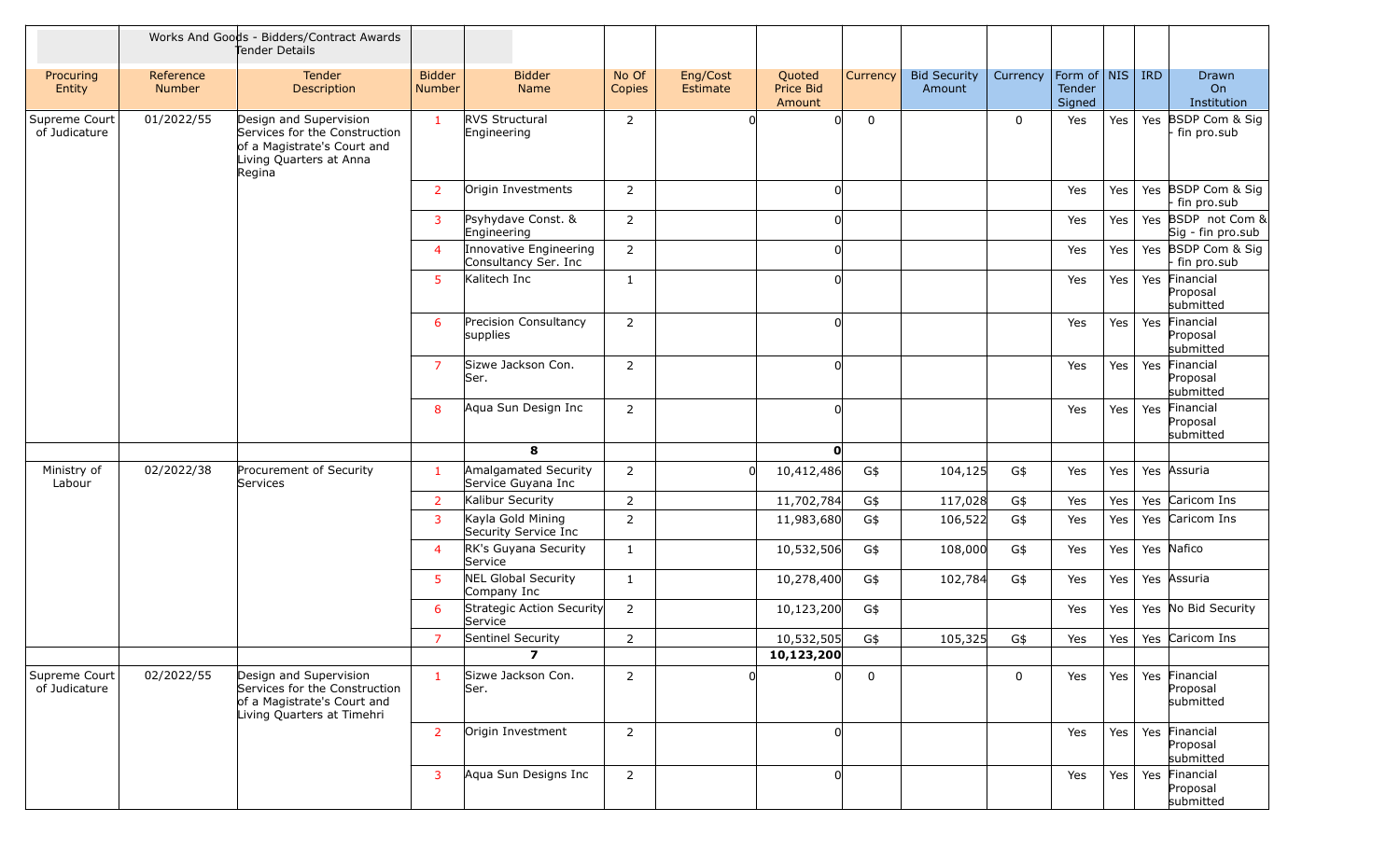|                                            |                     | Works And Goods - Bidders/Contract Awards<br>Tender Details                                                             |                         |                                           |                 |                      |                               |             |                               |             |                                    |     |     |                                           |
|--------------------------------------------|---------------------|-------------------------------------------------------------------------------------------------------------------------|-------------------------|-------------------------------------------|-----------------|----------------------|-------------------------------|-------------|-------------------------------|-------------|------------------------------------|-----|-----|-------------------------------------------|
| Procuring<br>Entity                        | Reference<br>Number | Tender<br>Description                                                                                                   | <b>Bidder</b><br>Number | <b>Bidder</b><br>Name                     | No Of<br>Copies | Eng/Cost<br>Estimate | Quoted<br>Price Bid<br>Amount | Currency    | <b>Bid Security</b><br>Amount | Currency    | Form of NIS RD<br>Tender<br>Signed |     |     | Drawn<br>On<br>Institution                |
|                                            | 02/2022/55          |                                                                                                                         | $\overline{4}$          | Precision Consul. Sup.<br>Eng. Ser        | $\overline{2}$  |                      |                               |             |                               |             | Yes                                | Yes |     | Yes Financial<br>Proposal<br>submitted    |
|                                            |                     |                                                                                                                         | 5                       | Kalitech Inc                              | $\overline{2}$  |                      |                               |             |                               |             | Yes                                | Yes | Yes | Financial<br>Proposal<br>submitted        |
|                                            |                     |                                                                                                                         | 6                       | Psyhydave Const. &<br>Engineering         | $\overline{2}$  |                      |                               |             |                               |             | Yes                                | Yes |     | Yes Financial<br>Proposal<br>submitted    |
|                                            |                     |                                                                                                                         | $\overline{7}$          | Innovative Eng. Consul.<br>Ser. Inc.      | $\overline{2}$  |                      |                               |             |                               |             | Yes                                | Yes | Yes | Financial<br>Proposal<br>submitted        |
|                                            |                     |                                                                                                                         | 8                       | RVS Structural<br>Engineering             | $\overline{2}$  |                      |                               |             |                               |             | Yes                                | Yes |     | Yes BSDP Com. &<br>signed Fin pro.<br>sub |
|                                            |                     |                                                                                                                         |                         | 8                                         |                 |                      | $\mathbf{0}$                  |             |                               |             |                                    |     |     |                                           |
|                                            | 03/2022/55          | Design and Supervision<br>Services for the Construction<br>of a Magistrate's Court and<br>Living Quarters at Friendship | $\mathbf{1}$            | Innovative Engineering<br>Con. Ser        | $\overline{2}$  |                      |                               | $\mathbf 0$ |                               | 0           | Yes                                | Yes |     | Yes BSDP Com & Sig<br>fin pro.sub         |
|                                            |                     |                                                                                                                         | $\overline{2}$          | Precision Consul. Gen.<br>Sup. Eng. Ser.  | $\overline{2}$  |                      |                               |             |                               |             | Yes                                | Yes |     | Yes BSDP Com & Sig<br>fin pro.sub         |
|                                            |                     |                                                                                                                         | $\mathbf{3}$            | <b>RVS Structural</b><br>Engineering      | $\overline{2}$  |                      |                               |             |                               |             | Yes                                | Yes | Yes | BSDP Com & Sig<br>fin pro.sub             |
|                                            |                     |                                                                                                                         | $\overline{4}$          | Kalitech Inc                              | $\mathbf{1}$    |                      |                               |             |                               |             | Yes                                | Yes |     | Yes BSDP Com & Sig<br>fin pro.sub         |
|                                            |                     |                                                                                                                         | -5                      | Aqua Sun Designs Inc                      | $\overline{2}$  |                      |                               |             |                               |             | Yes                                | Yes |     | Yes Financial propsal<br>submitted        |
|                                            |                     |                                                                                                                         | 6                       | Sizwe Jackson Consul<br> Ser              | $\overline{2}$  |                      |                               |             |                               |             | Yes                                | Yes |     | Yes Financial<br>proposal<br>submitted    |
|                                            |                     |                                                                                                                         | $\overline{7}$          | Psyhydave Const. Eng.                     | $\overline{2}$  |                      | U                             |             |                               |             | Yes                                | Yes | Yes | Financial<br>proposal<br>submitted        |
|                                            |                     |                                                                                                                         | 8                       | Origin Investments                        | $\overline{2}$  |                      |                               |             |                               |             | Yes                                | Yes |     | Yes BSDP Com & Sig<br>fin pro.sub         |
|                                            |                     |                                                                                                                         |                         | 8                                         |                 |                      | 0                             |             |                               |             |                                    |     |     |                                           |
| Central Housing<br>& Planning<br>Authority | 04/2022/45          | Digitization of the Beneficiary<br>Selection Processes for<br>Subsidies at Central Housing<br>and Planning Authority    | $\mathbf{1}$            | Kaizen Business &<br>Projects Consultants | $\overline{2}$  |                      | 0l                            | $\mathbf 0$ |                               | $\mathbf 0$ | Yes                                | No  | No  | Financial<br>Proposal Sub.                |
|                                            |                     |                                                                                                                         | $\overline{2}$          | $V.75$ Inc                                | 3               |                      |                               |             |                               |             | Yes                                | Yes | Yes |                                           |
|                                            |                     |                                                                                                                         |                         | $\overline{2}$                            |                 |                      | ŋ                             |             |                               |             |                                    |     |     |                                           |
| Supreme Court<br>of Judicature             | 04/2022/55          | Supply and Installation of<br>Three New Elevators for<br>Georgetown Essequibo and<br>Berbice High Courts                | $\mathbf{1}$            | Total Solutions                           | $\overline{2}$  |                      | 61,140,000                    | G\$         | 1,222,800                     | G\$         | Yes                                | Yes |     | Yes Premier Ins                           |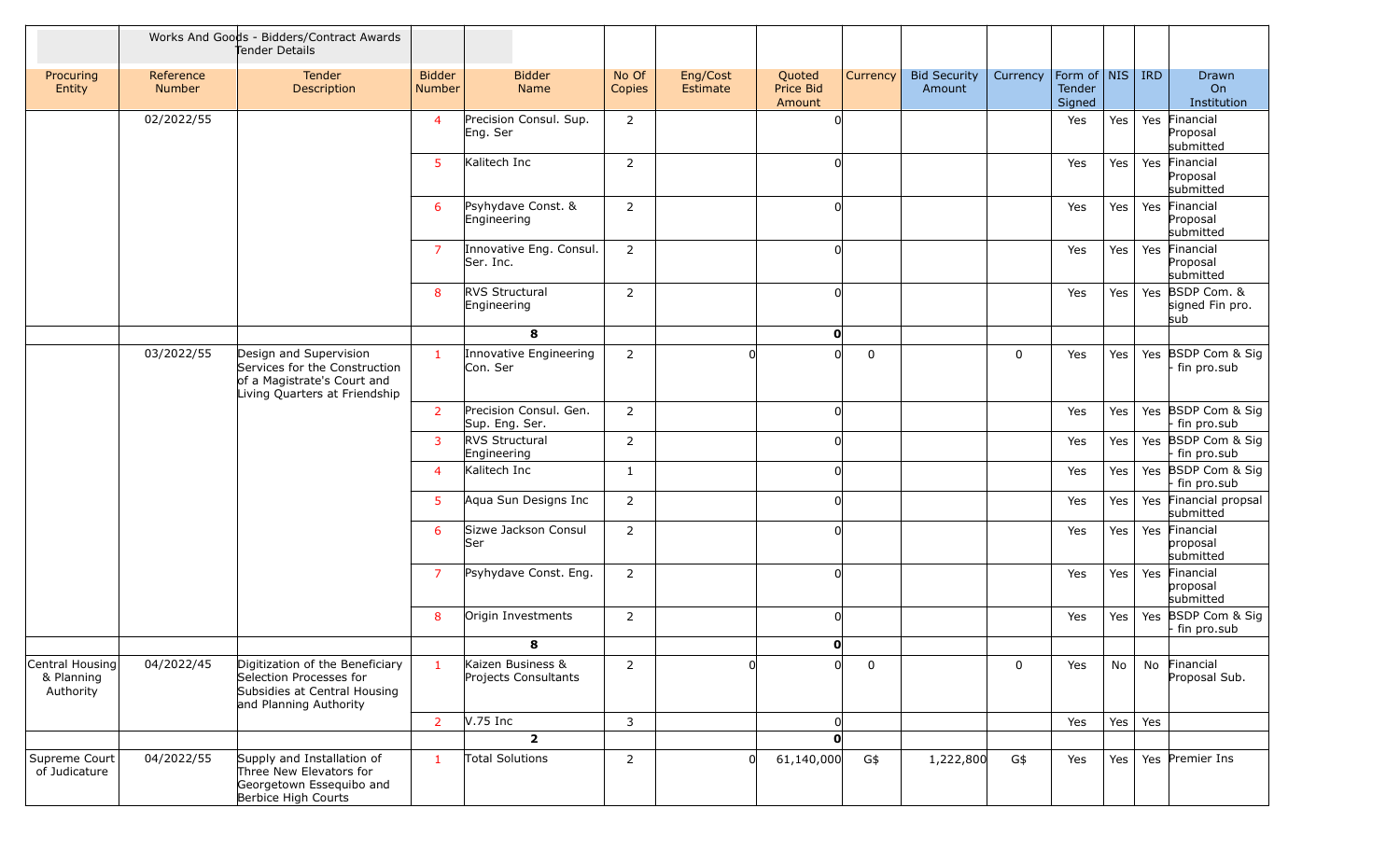|                                                                | Works And Goods - Bidders/Contract Awards<br>Tender Details |                                                                                                                                     |                         |                                             |                 |                      |                               |          |                               |             |                                                     |     |           |                                      |
|----------------------------------------------------------------|-------------------------------------------------------------|-------------------------------------------------------------------------------------------------------------------------------------|-------------------------|---------------------------------------------|-----------------|----------------------|-------------------------------|----------|-------------------------------|-------------|-----------------------------------------------------|-----|-----------|--------------------------------------|
| Procuring<br>Entity                                            | Reference<br><b>Number</b>                                  | Tender<br>Description                                                                                                               | <b>Bidder</b><br>Number | <b>Bidder</b><br>Name                       | No Of<br>Copies | Eng/Cost<br>Estimate | Quoted<br>Price Bid<br>Amount | Currency | <b>Bid Security</b><br>Amount | Currency    | Form of $\vert$ NIS $\vert$ IRD<br>Tender<br>Signed |     |           | Drawn<br><b>On</b><br>Institution    |
|                                                                | 04/2022/55                                                  |                                                                                                                                     | $\overline{2}$          | S&K Const. Consul. Ser.<br>& Gen. Sup. Inc. | $\mathbf{1}$    |                      | 59,850,000                    | G\$      | 1,197,000                     | G\$         | Yes                                                 | Yes |           | Yes Caricom                          |
|                                                                |                                                             |                                                                                                                                     |                         | $\mathbf{2}$                                |                 |                      | 59,850,000                    |          |                               |             |                                                     |     |           |                                      |
| National<br>Agricultural<br>Research<br>Extension<br>Institute | 21/2022/21                                                  | Supply and Delivery of Shade<br>Nets and Ultra Violet (UV)<br>Plastic for NAREI                                                     | $\mathbf{1}$            | Modern Agri                                 | 2               |                      | 16,730,000                    | G\$      | 350,000                       | G\$         | Yes                                                 | Yes |           | Yes RBL Cheque                       |
|                                                                |                                                             |                                                                                                                                     |                         | $\mathbf{1}$                                |                 |                      | 16,730,000                    |          |                               |             |                                                     |     |           |                                      |
|                                                                | 26/2022/21                                                  | Supply and Delivery of<br>Laboratory Equipment for<br><b>NAREI</b>                                                                  | $\mathbf{1}$            | MS Trading                                  | $\overline{2}$  |                      | 18,960,400                    | G\$      | 379,280                       | G\$         | Yes                                                 | Yes |           | Yes Premier Ins                      |
|                                                                |                                                             |                                                                                                                                     | 2                       | Meditron Inc                                | $\overline{2}$  |                      | 14,596,984                    | G\$      | 331,980                       | G\$         | Yes                                                 | Yes |           | Yes Diamond                          |
|                                                                |                                                             |                                                                                                                                     | 3                       | Clever Solutions Ltd<br>(T&T)               | 2               |                      | 22,011,687                    | G\$      | 625,000                       | G\$         | Yes                                                 | Yes |           | Assuria                              |
|                                                                |                                                             |                                                                                                                                     | 4                       | Western Scientific T&T                      | $\mathbf{1}$    |                      | 17,848,230                    | G\$      | 522,856                       | G\$         | Yes                                                 | Yes |           | Yes Premier Ins<br>(Copy)            |
|                                                                |                                                             |                                                                                                                                     | 5                       | <b>ABD Medicare</b><br>Investment Inc       | 2               |                      | 22,809,175                    | G\$      | 457,959                       | G\$         | Yes                                                 | Yes | Yes       | Nafico                               |
|                                                                |                                                             |                                                                                                                                     |                         | 5                                           |                 |                      | 14,596,984                    |          |                               |             |                                                     |     |           |                                      |
| Guyana Sugar<br>Corporation                                    | 262/2021/21                                                 | Supply and Delivery of<br>High-Density Polyethylene<br>(HDPE)-Lot 1:<br>Fifteen-Inch/381mm Dia, Lot<br>2: Twelve - Inch / 305mm Dia | $\mathbf{1}$            | Gafsons Industries Ltd<br>L2                |                 |                      | 14,832,540                    | G\$      |                               |             |                                                     |     |           |                                      |
|                                                                |                                                             |                                                                                                                                     |                         | $\overline{\mathbf{2}}$                     |                 |                      | 14,832,540                    |          |                               |             |                                                     |     |           |                                      |
|                                                                | 262/2021/21                                                 |                                                                                                                                     | $\mathbf{1}$            | Gafsons Industries Ltd<br>L1                | $\overline{2}$  |                      | 44,145,360                    | G\$      |                               | $\mathbf 0$ | Yes                                                 | Yes |           | Yes No Bid Sec.                      |
| National<br>Agricultural<br>Research<br>Extension<br>Institute | 29/2022/21                                                  | Supply and Delivery of Six<br>New All-Terrain vehicles (ATV)<br>for NAREI                                                           | $\mathbf{1}$            | RRT Enterprise & Auto<br>Sales              | $\overline{2}$  | $\Omega$             | 10,184,500                    | G\$      | 203,690                       | G\$         | Yes                                                 | Yes |           | Yes Premier Ins                      |
|                                                                | 29/2022/21                                                  |                                                                                                                                     | $\mathbf{1}$            | RRT Enterprise & Auto<br>Sales              |                 |                      |                               |          | 3,055,350                     | G\$         |                                                     |     |           |                                      |
|                                                                |                                                             |                                                                                                                                     |                         | Marics & Company Ltd                        | $\overline{2}$  |                      | 10,890,000                    | G\$      | 217,800                       | G\$         | Yes                                                 | Yes |           | Yes Assuria                          |
|                                                                |                                                             |                                                                                                                                     | 3                       | General Equipment<br>Guyana Ltd             | $\overline{2}$  |                      | 14,499,792                    | G\$      | 289,996                       | G\$         | No                                                  | Yes |           | Yes FTP Com. not<br>signed., Assuria |
|                                                                |                                                             |                                                                                                                                     |                         | $\overline{\mathbf{4}}$                     |                 |                      | 0                             |          |                               |             |                                                     |     |           |                                      |
| Georgetown<br>Public Hospital<br>Corporation                   | 296/2021/46 Ret                                             | Supply and Delivery of Fiber<br>Optic Cables                                                                                        | $\overline{1}$          | Digital Technology                          | $\overline{2}$  |                      | 11,160,000                    | G\$      | 223,000                       | $\mathbf 0$ | Yes                                                 | Yes | Yes $ 0 $ |                                      |
|                                                                |                                                             |                                                                                                                                     |                         | $\mathbf{1}$                                |                 |                      | 11,160,000                    |          |                               |             |                                                     |     |           |                                      |
| Ministry of<br>Agriculture                                     | 30/2022/21                                                  | Supply, Delivery and Testing<br>of One New Tractor for<br>MMA/ADA                                                                   | $\mathbf{1}$            | Massy Motors Guyana<br>Ltd                  | $\overline{2}$  | $\Omega$             | 23,000,000                    | G\$      | 460,000                       | G\$         | Yes                                                 | Yes | Yes RBL   |                                      |